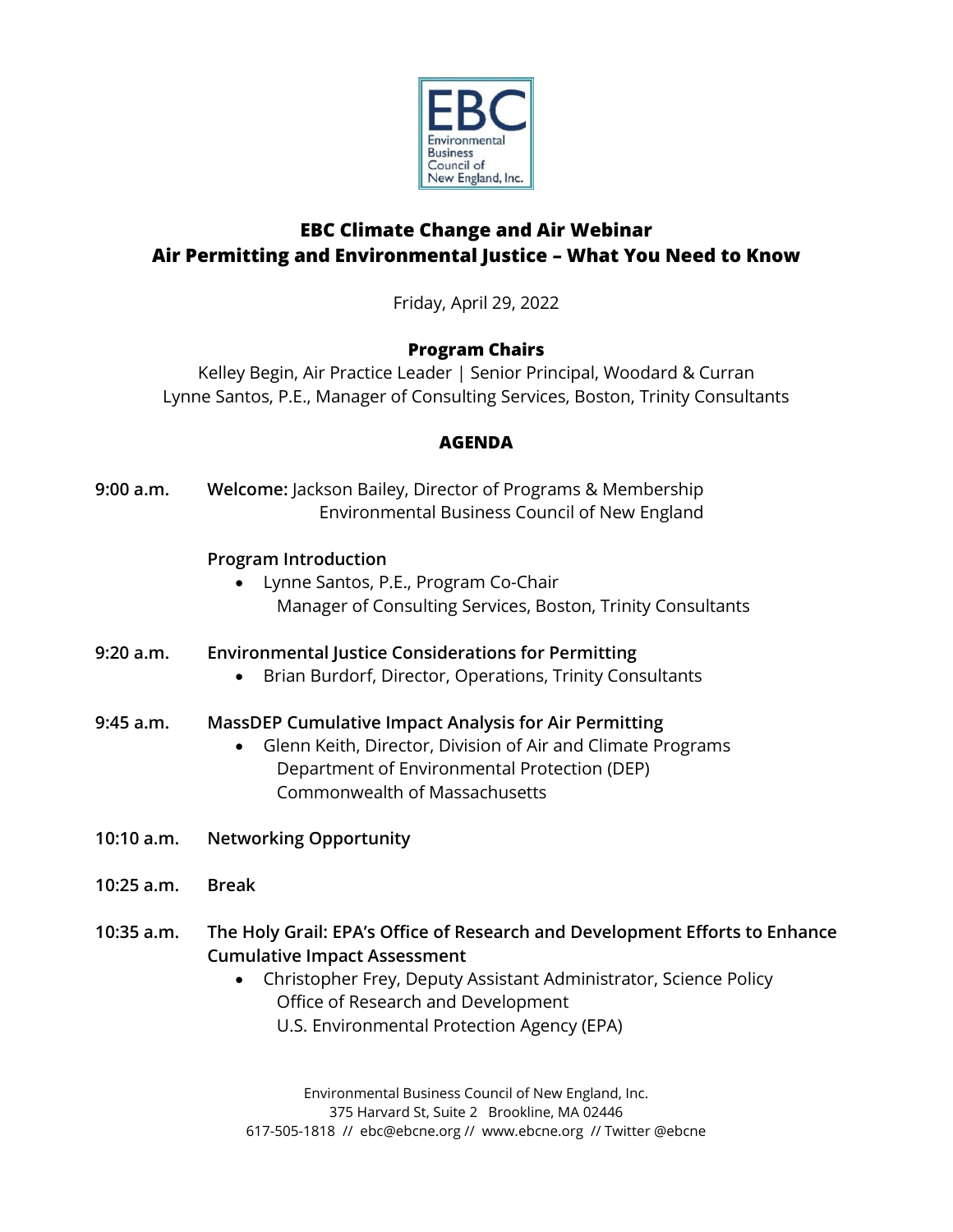#### **11:00 a.m. Moderated Discussion**

**Moderator:** Kelley Begin, Program Co-Chair

Air Practice Leader | Senior Principal, Woodard & Curran, Inc.

### **Panel Members:**

- Brian Burdorf, Trinity Consultants
- Glenn Keith, MassDEP
- Susan Julius, Assistant Center Director Center for Public Health & Environmental Assessment, U.S. EPA
- Sarah Mazur, Principal Associate National Program Director (Acting) Sustainable and Healthy Communities Research Program, U.S. EPA
- Dr. Nicolle Tulve, Research Physical Scientist, U.S. EPA

#### **11:30 a.m. Adjourn**

#### **PROGRAM CHAIRS**

**Kelley Begin,** Air Practice Leader | Senior Principal Woodard & Curran, Inc. 40 Shattuck Road, Suite 110, Andover, MA 01810 978-482-7886 | kbegin@woodardcurran.com

Kelley Begin, PE serves as the Air Practice Leader for Woodard & Curran. Kelley has been with Woodard & Curran since 2000 and has over 28 years of experience in the air quality field. Her particular focus is on all aspects of air permitting and compliance. Kelley has experience in many industries including biotech, metals recycling, biosolids incineration, and power generation as well as with municipal and institutional facilities. Before joining Woodard & Curran, Kelley worked for the San Diego Air Pollution Control District, Vermont Department of Environmental Conservation, and the Massachusetts Executive Office of Energy and Environmental Affairs. Kelley holds a B.S. degree in Environmental Engineering from the University of Vermont and an M.S. degree in Environmental Engineering from Tufts University.

**Lynne Santos,** P.E., Manager of Consulting Services (Boston, MA) Trinity Consultants 153 Cordaville Rd., Ste 120, Southborough, MA 01772 P 508-449-0102 | M 978-376-1522 | lsantos@trinityconsultants.com

Lynne Santos is the Manager of Consulting Services for Trinity's Boston, Massachusetts office, which serves all six states in New England. Lynne has 28 years of experience in environmental consulting. She specializes in air dispersion modeling, air permitting, air regulatory audits, air emissions inventories, greenhouse gas reporting and auditing, and Best Available Control Technology analyses. Ms. Santos has specialized expertise in the pharmaceutical and biotechnology industry assisting numerous clients in the Boston area. Prior to joining Trinity, Lynne worked for other environmental consulting firms (AECOM and ENVIRON) and as an independent consultant.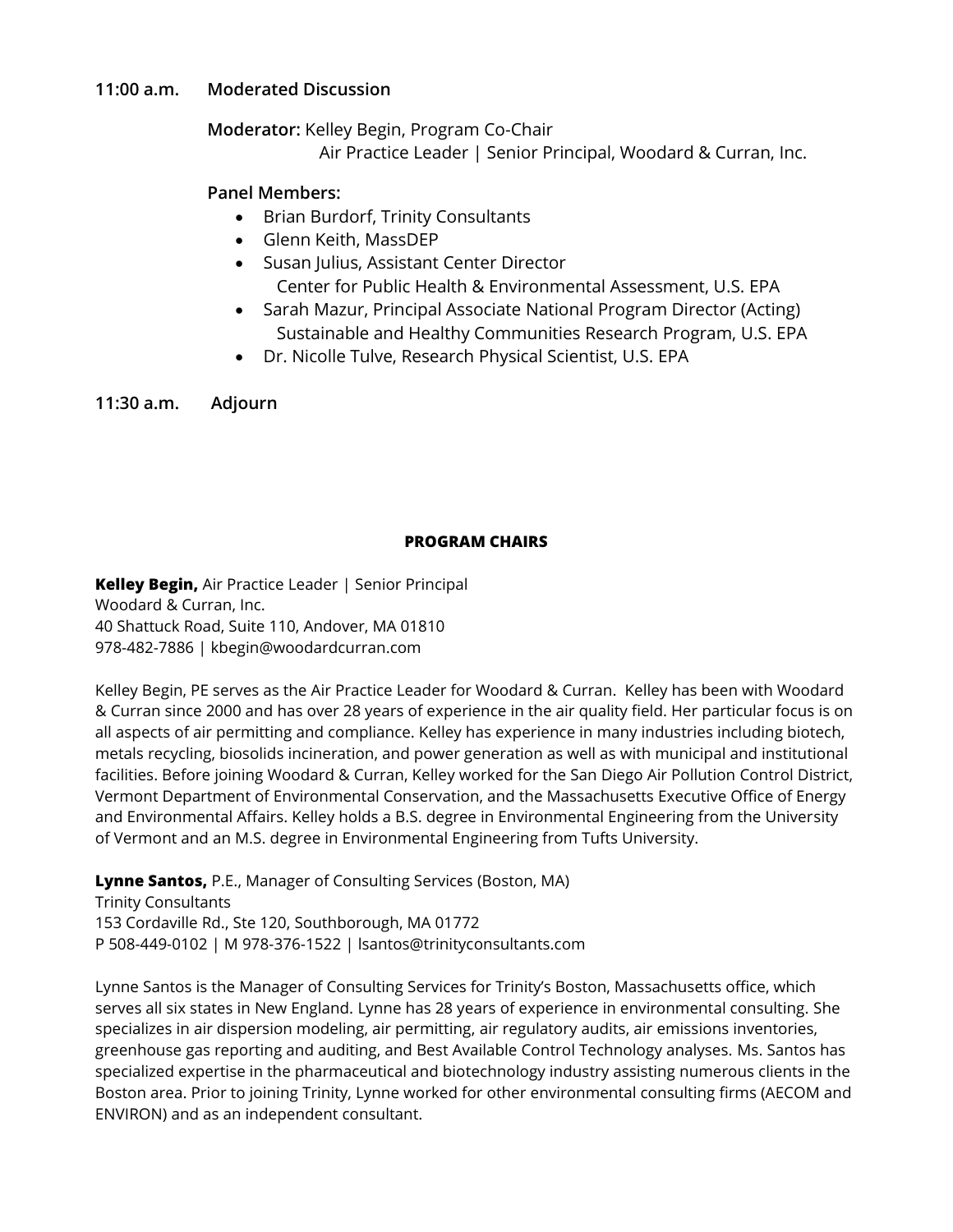Lynne holds a B.S. degree in Chemical Environmental Engineering from the University of New Hampshire and an M.S. degree in Chemical Engineering from the University of Kentucky. She is a licensed Professional Engineer in all six New England states.

#### **SPEAKERS**

#### **Brian Burdorf,** Director, Operations

Trinity Consultants 12700 Park Central Drive, Suite 2100, Dallas, TX 75251 972-661-8100 | bburdorf@trinityconsultants.com

Brian Burdorf is Trinity Consultants' Environmental Justice (EJ) Practice Leader. He also serves as an Operations Director in Trinity's Gulf Coast Region. Brian has 31 years of air quality environmental permitting and compliance experience supporting a broad range of industrial and commercial operations located throughout the United States. Brian has provided project-specific EJ assistance and EJ advisory support and training to corporations and industry trade groups. He has presented on EJ to over 1,000 industry professionals. Brian also instructs Trinity's course titled, Environmental Justice – Policies, Tools, and Best Practices. Brian holds a B.S. in Mechanical Engineering from Texas A&M University and an M.B.A. from the Kellogg Graduate School of Management at Northwestern University.

**Christopher Frey,** Deputy Assistant Administrator, Science Policy

Office of Research and Development U.S. Environmental Protection Agency 1300 Pennsylvania Ave, Washington DC, 20004 202-941-6038 | frey.christopher@epa.gov

Dr. Chris Frey is the Deputy Assistant Administrator for Science Policy in the Office of Research and Development as an appointee of the Biden/Harris administration. Prior to joining EPA, Dr. Frey was the Glenn E. and Phyllis J. Futrell Distinguished University Professor at North Carolina State University, where he served on the faculty since 1994. His research includes measurement and modeling of human exposure to air pollution, measurement and modeling of vehicle emissions, and applications of probabilistic and sensitivity analysis methods to emissions estimation, risk assessment, and technology assessment. Dr. Frey has a B.S. in mechanical engineering from the University of Virginia, a master of engineering in mechanical engineering from Carnegie Mellon University, and Ph.D. in engineering and public policy from Carnegie Mellon.

**Susan Julius,** Assistant Center Director Center for Public Health & Environmental Assessment U.S. Environmental Protection Agency 1200 Pennsylvania Ave, NW, Washington DC, 20460 202-564-7021 | julius.susan@epa.gov

Susan Julius is an Assistant Center Director in EPA's Center for Public Health and Environmental Assessment. She is also a Research Area Coordinator for the Community Driven Solutions area within the Sustainable and Healthy Communities Research Program in the Office of Research and Development (ORD). Susan co-led the development of ORD's paper on *Cumulative Impacts: Recommendations for ORD Research*. Susan's past research focused on resilience in the context of urban environments and climate change. She served as an author on the 2008 U.S. National Climate Assessment (NCA), and as Convening Lead Author for the U.S. Cities and Climate Change: Urban, Infrastructure, and Vulnerability Issues in